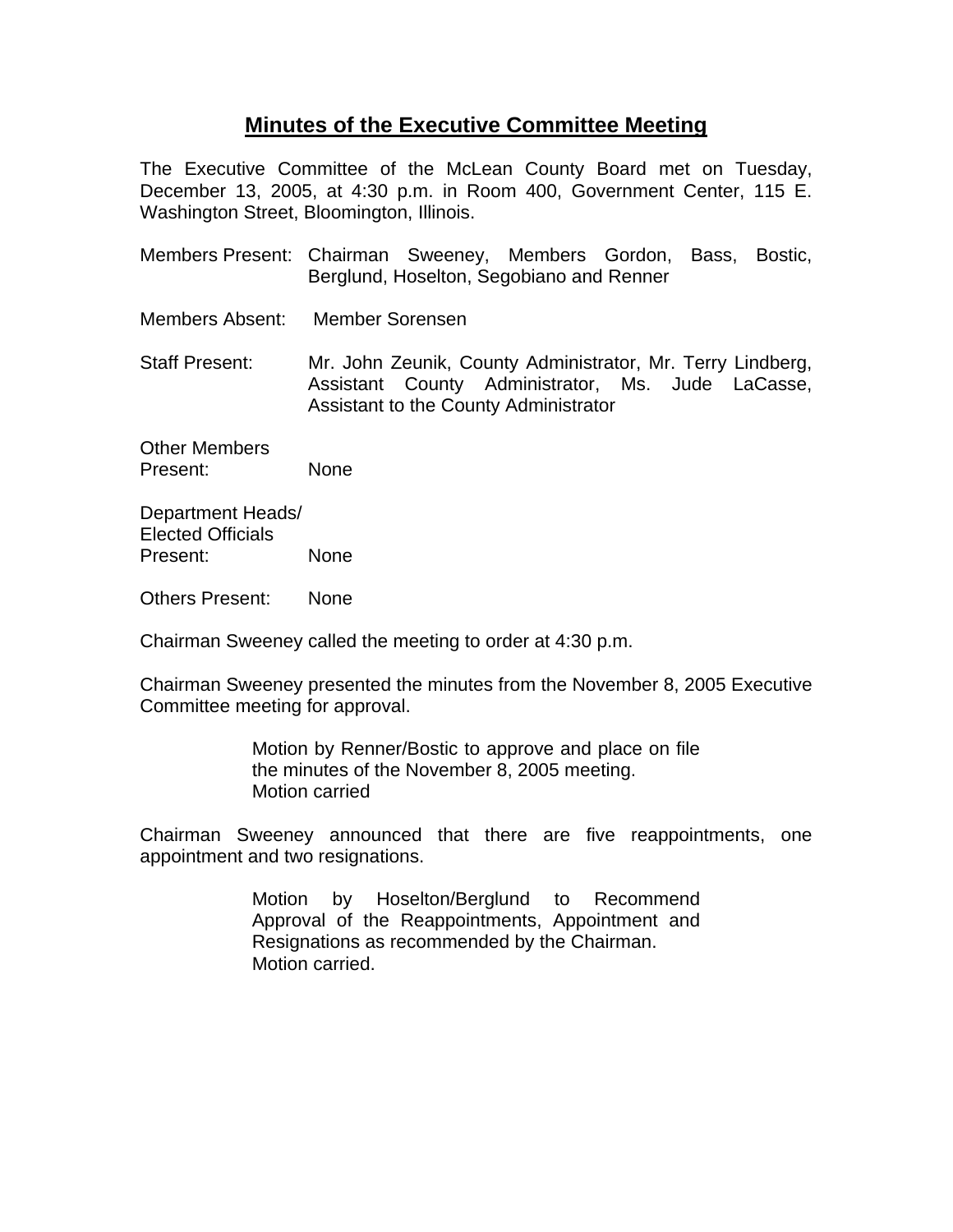Executive Committee December 13, 2005 Page Two

Chairman Sweeney presented a request for approval of an Ordinance establishing County Board Meeting dates for Calendar Year 2006.

> Motion by Bostic/Renner to Recommend Approval of an Ordinance Establishing County Board Meeting Dates for Calendar Year 2006 – County Administrator's Office.

There was some discussion regarding moving the August County Board meeting to accommodate the Annual NACo Conference, which will be held in Chicago. Mr. Zeunik stated that it would be possible to move the August County Board meeting from August 15<sup>th</sup> to August 22<sup>nd</sup>. Mr. Gordon pointed out that the last two days of the NACo Conference are August  $7<sup>th</sup>$  and  $8<sup>th</sup>$ , which are the dates of the Justice and Executive Committee meetings.

Mr. Segobiano asked if the budget would allow all of the Board members to attend the NACo Conference in Chicago. Mr. Zeunik stated that the budget, as approved by the County Board, may limit the number of members attending the Conference. Chairman Sweeney noted that two County Board members have requested to go to the NACo Legislative Conference in Washington, D.C. in March, under the Board Rules, this request must be considered in terms of the budget.

Ms. Berglund asked if the Finance and Executive Committee meetings would also be changed. Mr. Zeunik stated that the Justice and Executive Committee meetings could be moved to August 14 and 15, respectively, if the Committees wish to move the meeting dates.

> Motion by Segobiano/Renner to Recommend Approval of an Ordinance Establishing County Board Meeting Dates for Calendar Year 2006 as Amended, moving the County Board Meeting from Tuesday, August 15, 2006 to Tuesday, August 22, 2006 at 9:00 a.m. Motion carried.

Chairman Sweeney presented a request for approval of an Ordinance Establishing a Holiday Schedule for County Employees for the Year 2006.

> Motion by Renner/Berglund to Recommend Approval of an Ordinance Establishing a Holiday Schedule for County Employees for the Year 2006 – County Administrator's Office. Motion carried.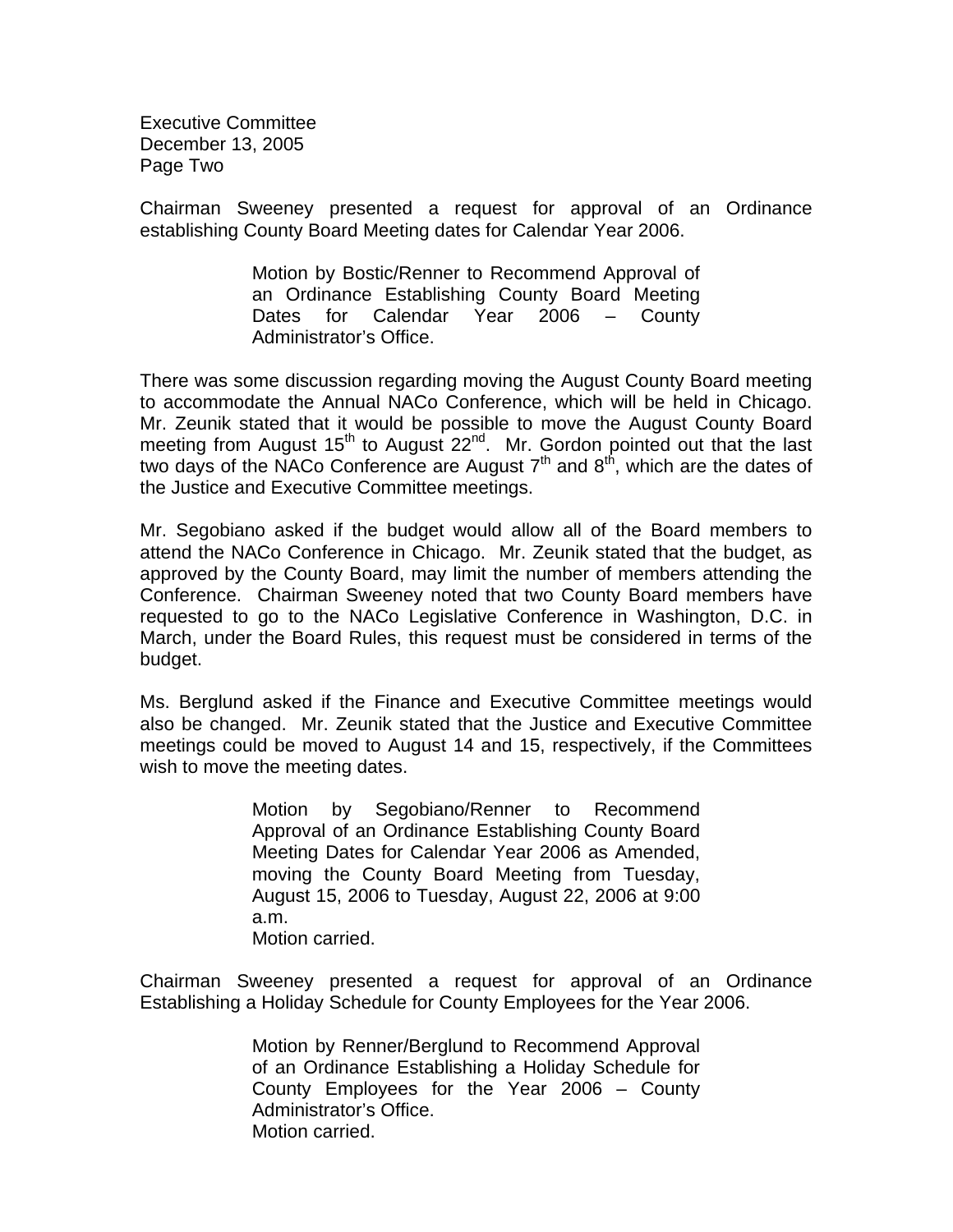Executive Committee December 13, 2005 Page Three

Chairman Sweeney presented a request for approval of an Ordinance Amending the Ordinance Describing and Designating an Area Located Partially within the City of Bloomington, the Town of Normal, and Unincorporated McLean County as an Enterprise Zone.

> Motion by Renner/Gordon to Recommend Approval of an Ordinance Amending the Ordinance Describing and Designating an Area Located Partially within the City of Bloomington, the Town of Normal, and Unincorporated McLean County as an Enterprise Zone – County Administrator's Office.

Mr. Segobiano asked if the Legislative Sub-Committee is proposing a change in State law to allow for more than one Enterprise Zone. Chairman Sweeney responded that this request is part of the Legislative Sub-Committee's proposal to the Legislators.

Motion carried.

Mr. George Gordon, Chairman, Land Use and Development Committee reported that the Land Use and Development Committee brings no items for action to the Executive Committee.

Chairman Sweeney asked if there were any questions. Hearing none, he thanked Mr. Gordon.

Ms. Diane Bostic, Chairman, Property Committee reported that the Property Committee brings four items for action to the Executive Committee. The first is a request for approval of a Second Lease Agreement Amendment between the Public Building Commission (PBC), the City of Bloomington and McLean County for 115 E. Washington Street, 201 E. Washington Street and the Abraham Lincoln Parking Lot.

> Motion by Bostic/Bostic/Berglund to recommend approval of a Second Lease Agreement Amendment between the Public Building Commission (PBC), the City of Bloomington and McLean County for 115 E. Washington Street, 201 E. Washington Street and the Abraham Lincoln Parking Lot. Motion carried.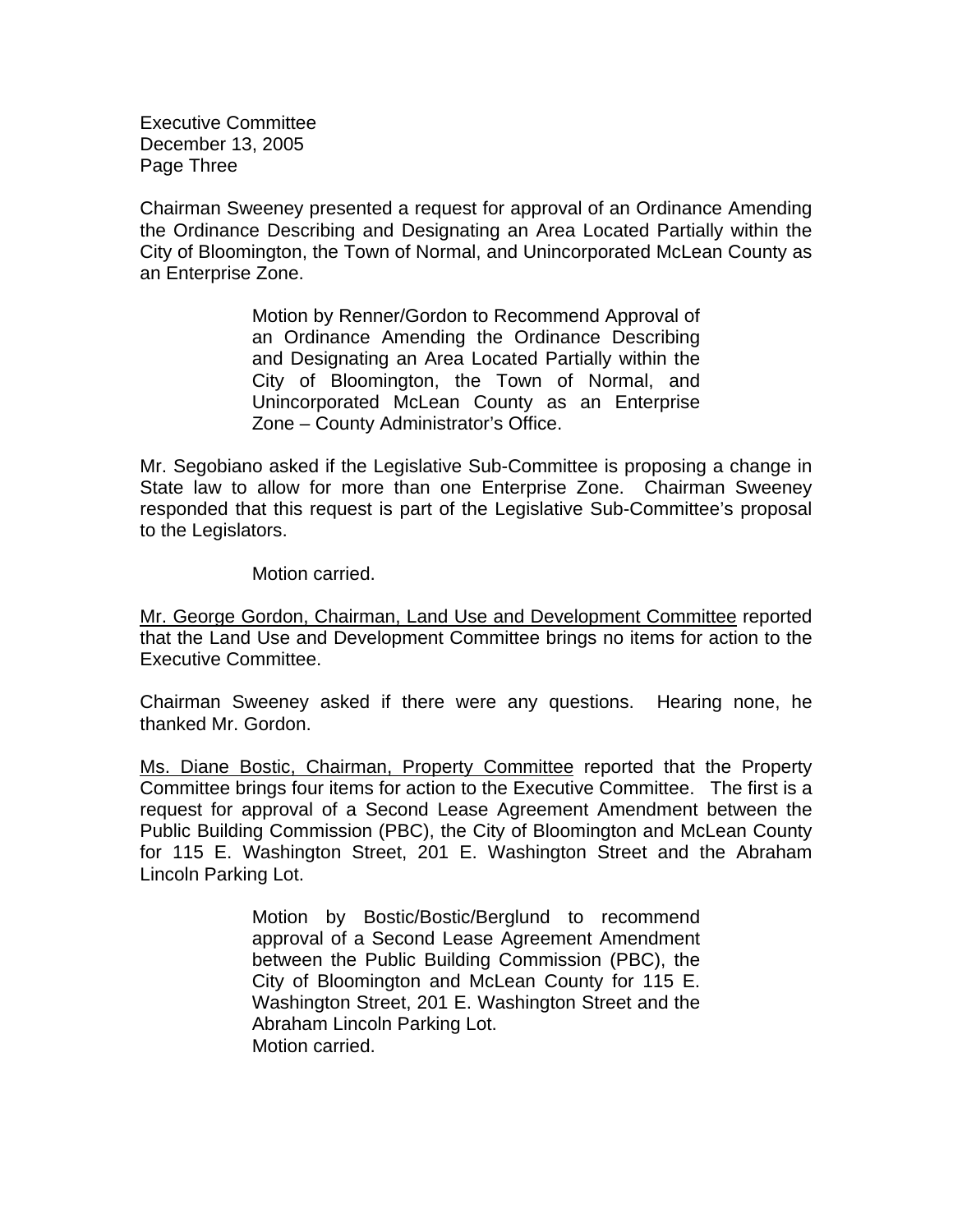Executive Committee December 13, 2005 Page Four

Ms. Bostic presented a request for approval of a Lease and Contract Extension Agreement No. 3 extending the Lease of the Courthouse Building and the Contract for Operation and Maintenance all dated December 3, 2002.

> Motion by Bostic/Renner to recommend approval of a Lease and Contract Extension Agreement No. 3 extending the Lease of the Courthouse Building and the Contract for Operation and Maintenance all dated December 3, 2002. Motion carried.

Ms. Bostic presented a request for approval of Attachment Number 15 to the Amendment to the Lease and Operation and Maintenance Agreement for the Law and Justice Center.

> Motion by Bostic/Gordon to recommend approval of Attachment No. 15 to the Amendment to the Lease and Operation and Maintenance Agreement for the Law and Justice Center. Motion carried.

Ms. Bostic presented a request for approval of Attachment No. Four to the Amendment to Lease and Operation and Maintenance Agreement for the City/County Office Building.

> Motion by Bostic/Renner to recommend approval of Attachment No. Four to Amendment to the Lease and Operation and Maintenance Agreement for the City/County Office Building. Motion carried.

Chairman Sweeney asked if there were any questions. Hearing none, he thanked Ms. Bostic.

Mr. Duffy Bass, Chairman, Transportation Committee stated that the Transportation Committee brings no items for action.

Chairman Sweeney asked if there were any questions. Hearing none, he thanked Mr. Bass.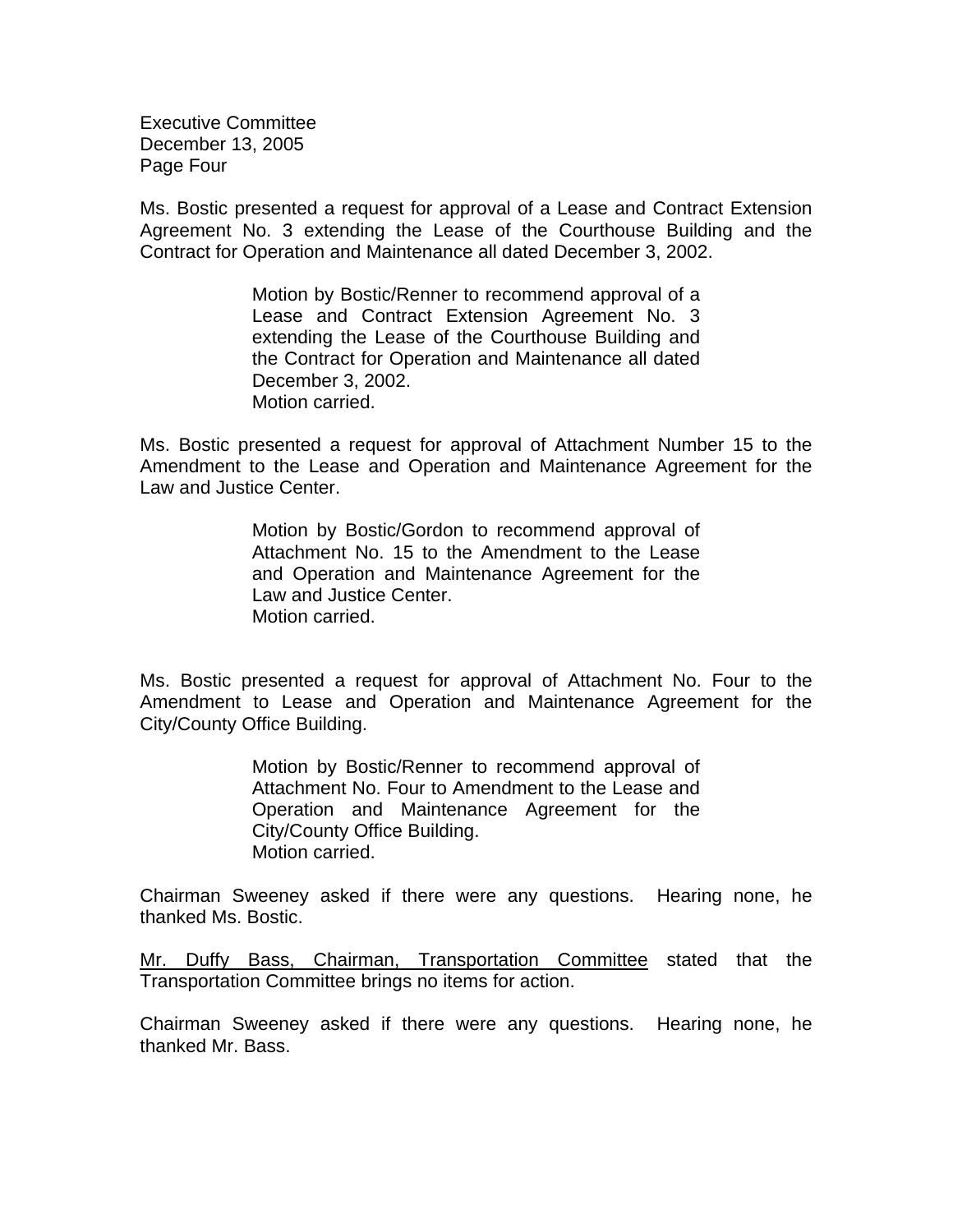Executive Committee December 13, 2005 Page Five

Ms. Sue Berglund, Vice Chairman, Finance Committee stated that the Finance Committee brings two items for action. The first item is a request for approval of an Emergency Appropriation Ordinance Amending the McLean County Fiscal Year 2005 Combined Annual Appropriation and Budget Ordinance, General Fund 0001, Supervisor of Assessments Office 0049 – Property Assessment/Review Program 0054 – Supervisor of Assessments.

> Motion by Berglund/Bostic to Recommend Approval of an Emergency Appropriation Ordinance Amending the McLean County Fiscal Year 2005 Combined Annual Appropriation and Budget Ordinance, General Fund 0001, Supervisor of Assessments Office 0049 – Property Assessment/ Review Program 0054. Motion carried.

Ms. Berglund presented a request for approval of an Emergency Appropriation Ordinance Amending the McLean County Fiscal Year 2005 Combined Annual Appropriation and Budget Ordinance, County Veterans' Assistance Fund 0136, Veterans' Assistance Office 0065.

> Motion by Berglund/Gordon to Recommend Approval of an Emergency Appropriation Ordinance Amending the McLean County Fiscal Year 2005 Combined Annual Appropriation and Budget Ordinance, County Veterans' Assistance Fund 0136, Veterans' Assistance Office 0065. Motion carried.

Ms. Berglund advised that there are eight items to be presented to the Board next Tuesday.

Chairman Sweeney asked if there were any questions for Ms. Berglund. Hearing none, he thanked her.

Mr. Tari Renner, Chairman, Justice Committee presented several items for action. The first is a request for approval of an Emergency Appropriation Ordinance amending the McLean County Fiscal Year 2005 Combined Annual Appropriation and Budget Ordinance, General Fund 0001, Court Services Department 0022.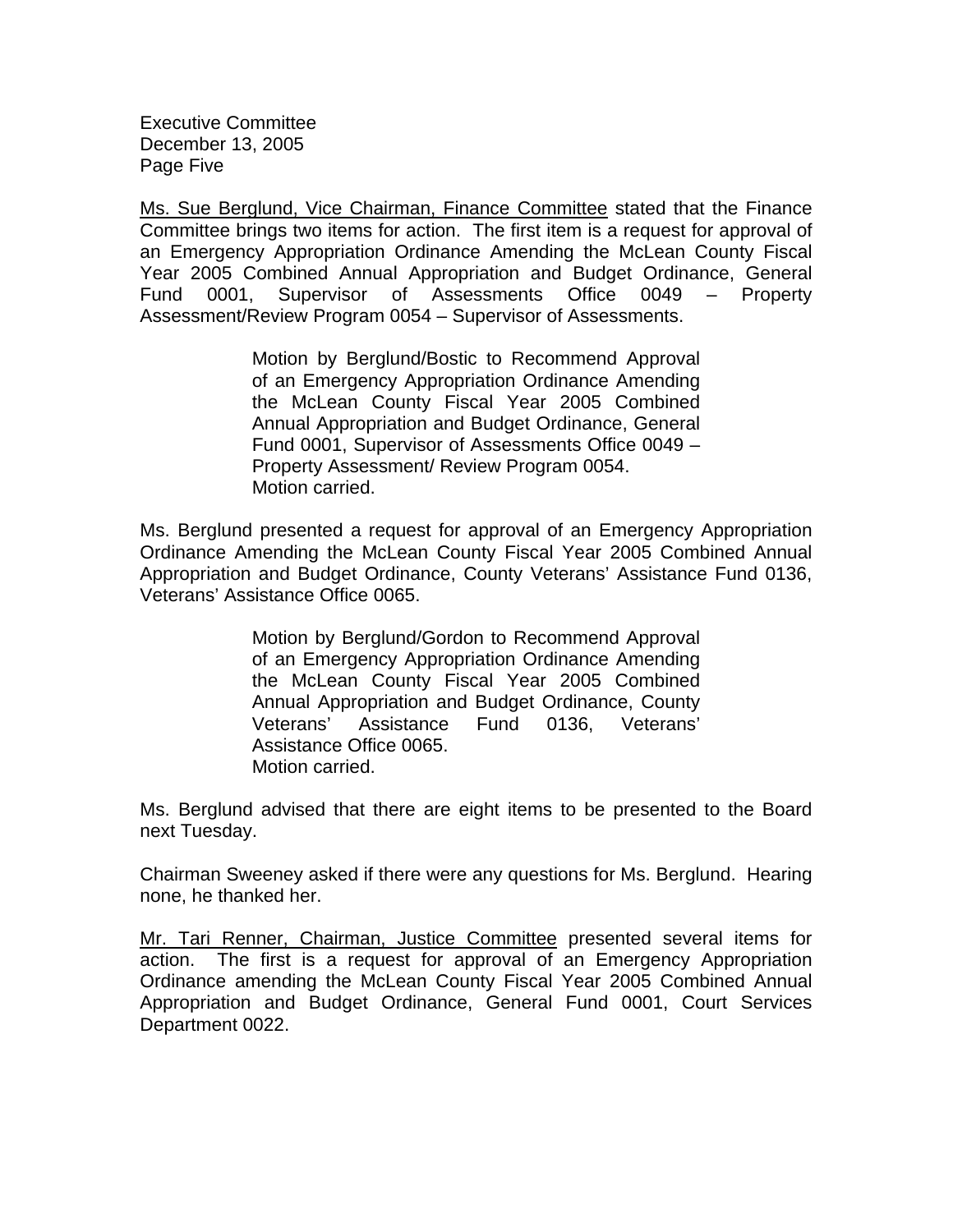Executive Committee December 13, 2005 Page Six

> Motion by Renner/Gordon to recommend Approval of an Emergency Appropriation Ordinance Amending the McLean County Fiscal Year 2005 Combined Annual Appropriation and Budget Ordinance, General Fund 0001, Court Services Department 0022. Motion carried.

Mr. Renner noted that the next three items can be acted upon together. They are requests for approval of contracts with Livingston, Woodford and Logan Counties for Lease of Space in the McLean County Juvenile Detention Center.

> Motion by Renner/Berglund to recommend Approval of a Contract with Livingston County, a Contract with Woodford County and a Contract with Logan County for Lease of Space in the McLean County Juvenile Detention Center in Court Services. Motion carried.

Mr. Renner presented a request for approval of an Emergency Appropriation Ordinance amending the McLean County Fiscal Year 2005 Combined Annual Appropriation and Budget Ordinance, General Fund 0001, Edward Byrne Justice Assistance Grant (JAG) – Sheriff's Department 0029.

> Motion by Renner/Bostic to recommend Approval of an Emergency Appropriation Ordinance Amending the McLean County Fiscal Year 2005 Combined Annual Appropriation and Budget Ordinance, General Fund 0001, Sheriff's Department 0029 to recognize the receipt of the Edward Byrne Justice Assistance Grant. Motion carried.

Mr. Renner advised the Committee that the Justice Committee has several items to be presented to the Board, most notably the STARCOM21 Radio System Contract and the renaming of ESDA.

Chairman Sweeney asked if there were any questions or comments for Mr. Renner. Hearing none, he thanked him.

Mr. John Zeunik, County Administrator stated that he had nothing to report to the Committee, but he would be happy to answer any questions. There were no questions.